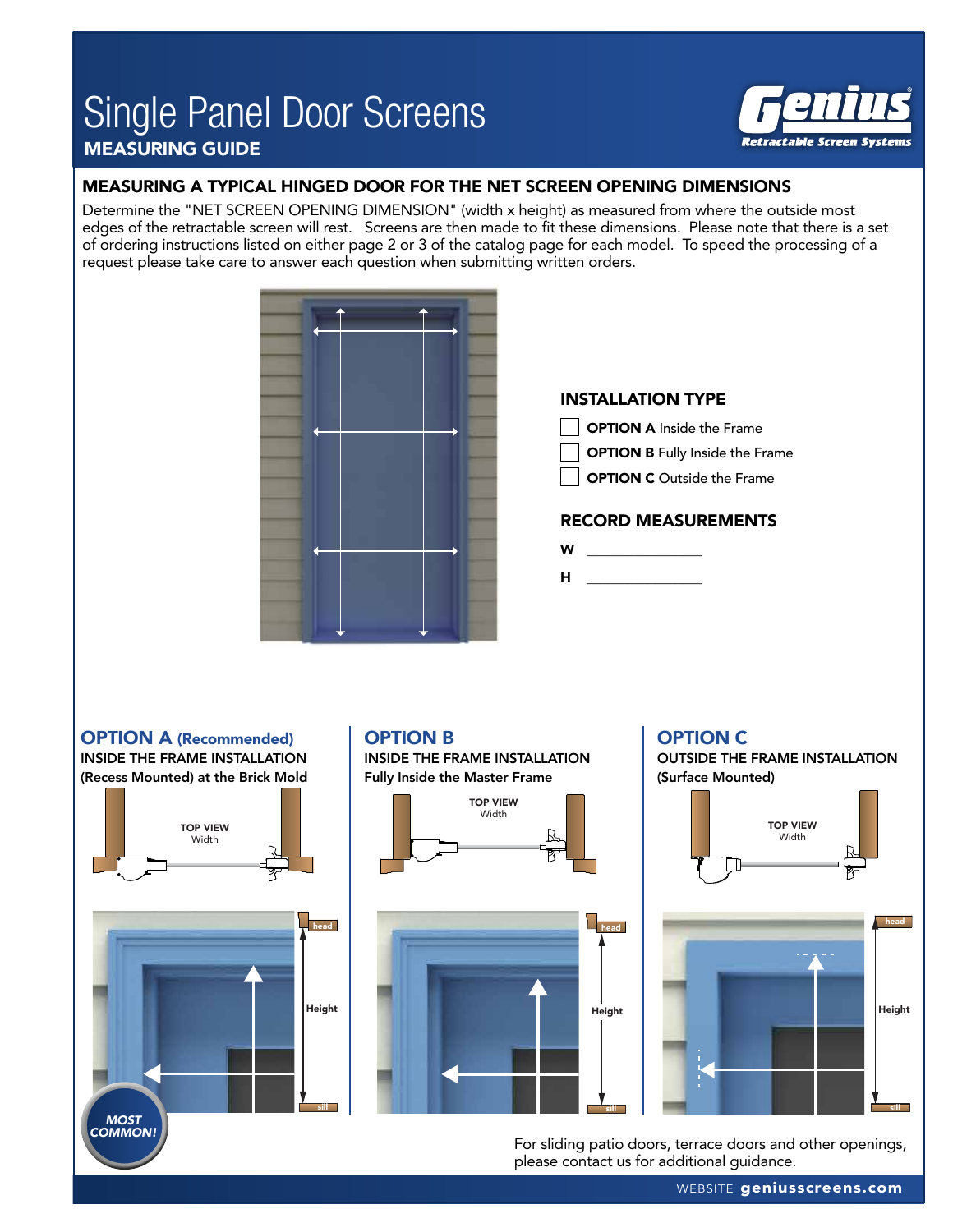## Double Panel Door Screens MEASURING GUIDE



### MEASURING A TYPICAL HINGED DOUBLE DOOR FOR THE NET SCREEN OPENING DIMENSIONS

Determine the "NET SCREEN OPENING DIMENSION" (width x height) as measured from where the outside most edges of the retractable screen will rest. Screens are then made to fit these dimensions. Please note that there is a set of ordering instructions listed on either page 2 or 3 of the catalog page for each model. To speed the processing of a request please take care to answer each question when submitting written orders.



For sliding patio doors, terrace doors and other openings, please contact us for additional guidance.

WEBSITE geniusscreens.com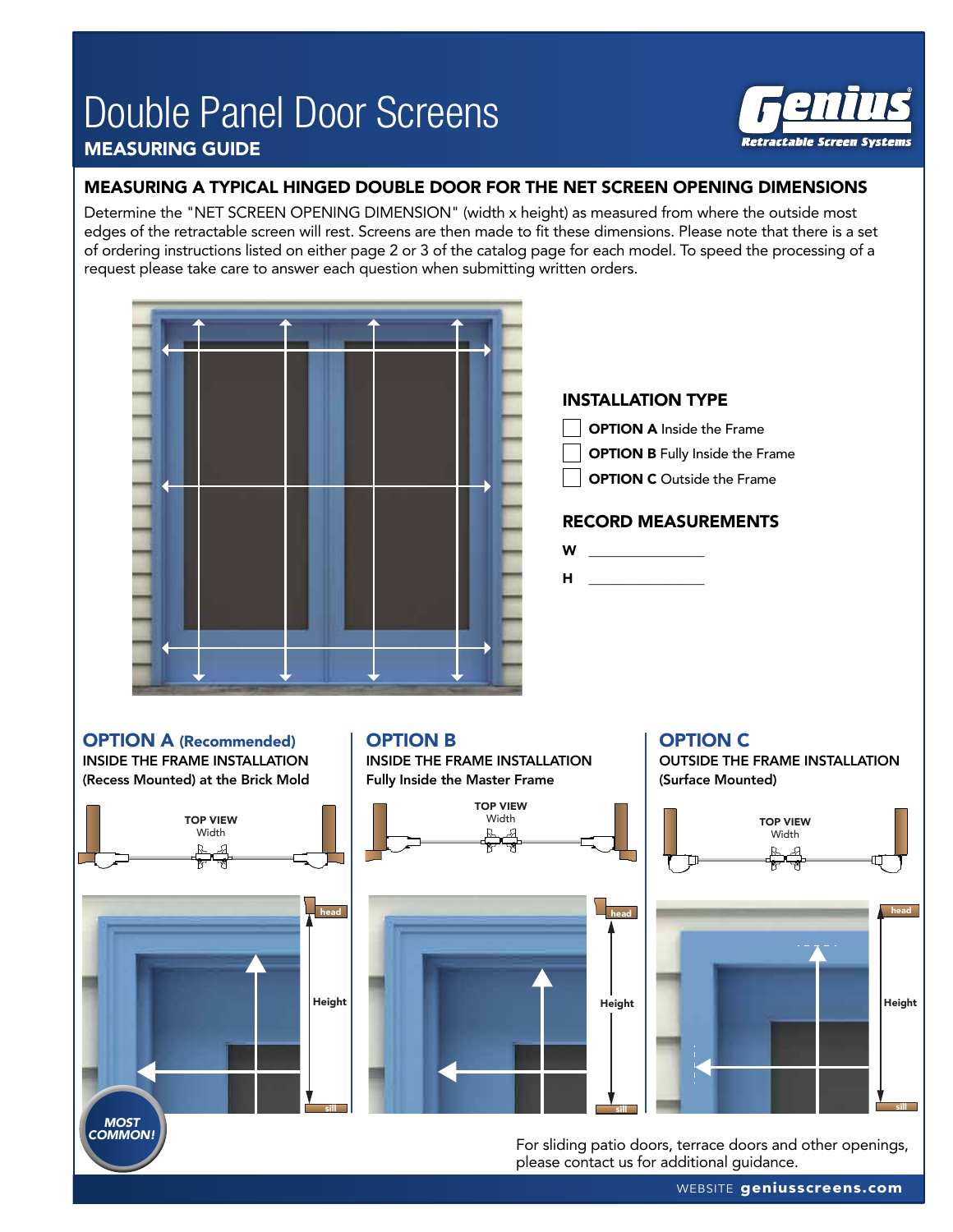# Zig Zag and Sheer (Multi-Panel) Screens MEASURING GUIDE



#### MEASURING FOR THE NET SCREEN OPENING DIMENSIONS

Determine the "NET SCREEN OPENING DIMENSION" (width x height) as measured from where the retractable screen will rest. Screens are then made to fit these dimensions. Please note that there is a set of ordering instructions listed on page 2 of the Zig Zag Screen catalog page. To speed the processing of a request please take care to answer each question when submitting written orders.



#### RECOMMENDED INSTALLATION TYPE

INSIDE THE FRAME INSTALLATION (Recess Mounted)

#### RECORD MEASUREMENTS